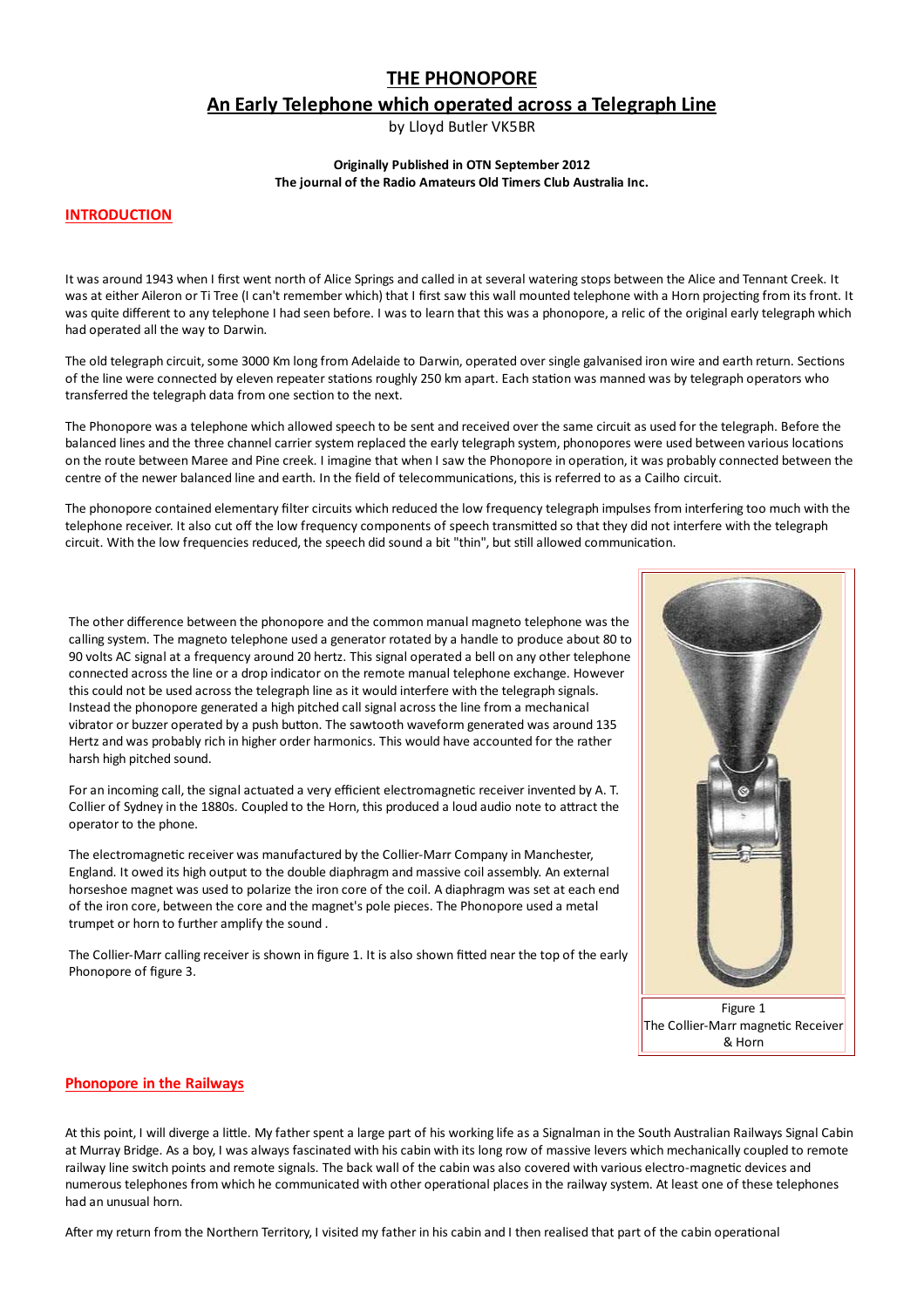communication system included a Phonopore. I guess I didn't attempt to find out what sort of line circuit supported the Phonopore. However it was probably was another cailho circuit derived from one of the balanced telephone lines feeding other telephones the Cabin..

Within our South Australian region of the PMG's Department, I asked a lot of questions about the Phonopore but generally drew a blank. I guess it was never a common item in the Department in SA. However it is clear from my own observations that it was certainly used by the South Australian Railways.

# **Early History**

It is around 68 years since I first encountered the Phonopore in the Northern Territory and learned a little about how it operated. The fact that its existance seemed to be forgotten history encouraged me to look further. Some 68 years later, with the help of the references listed at the end of this article, I have been able to document more about its operation and early history.

The principles used in the Phonopore were devised by Francois Van Rysselberghe who was a Professor of Physics at the Industrial School of the Ostend School of Navigation. He patented his system in 1882, and provided details of a number of circuits to handle different configurations of lines, both single-wire and full metallic (two wire).

The circuit of the Van Rysselberghe system as taken from "The Practical Telephone Handbook , 1912, by J. Poole" is shown in figure 2.



A description of operation, concerning the diagram (figure 2), has been reassembled from the original text in the Poole handbook. The name "Phonopore" as a special type of telephone is not mentioned in the handbook and it simply refers to the telephony instrument as the "telephone". For the purposes of describing just the Van Rysselberghe Circuit, my version of the text which follows will also use "telephone":

#### Two telegraph terminals are shown on the diagram in an abbreviated form at C and D. Symbols at A and B represent the two complete telephone terminals.

Inclusion of high inductance coils in series with the battery and the telegraph line provided sufficient reactance to impede components within the voice frequency range and reduce their presence in the telephone circuit. The level of the voice frequency components generated by the telephone were also insufficient to affect the operation of the telegraph instruments as telegraph circuits work at quite high voltage. Whilst not mentioned in Poole. I assume that the capacitance shown in series with the telephone circuits was also limited in value so that the low frequency telegraph components into those circuits were attenuated. With this arrangement, simultaneous operation of both the telegraphy and telephony was achieved.

By making the telephone circuits return through a second telegraph line fitted in a similar manner, a balanced telephone circuit was achieved. The second telegraph circuit is shown at the top of figure 2 with telegraph terminals F and G, identical to C and D, but for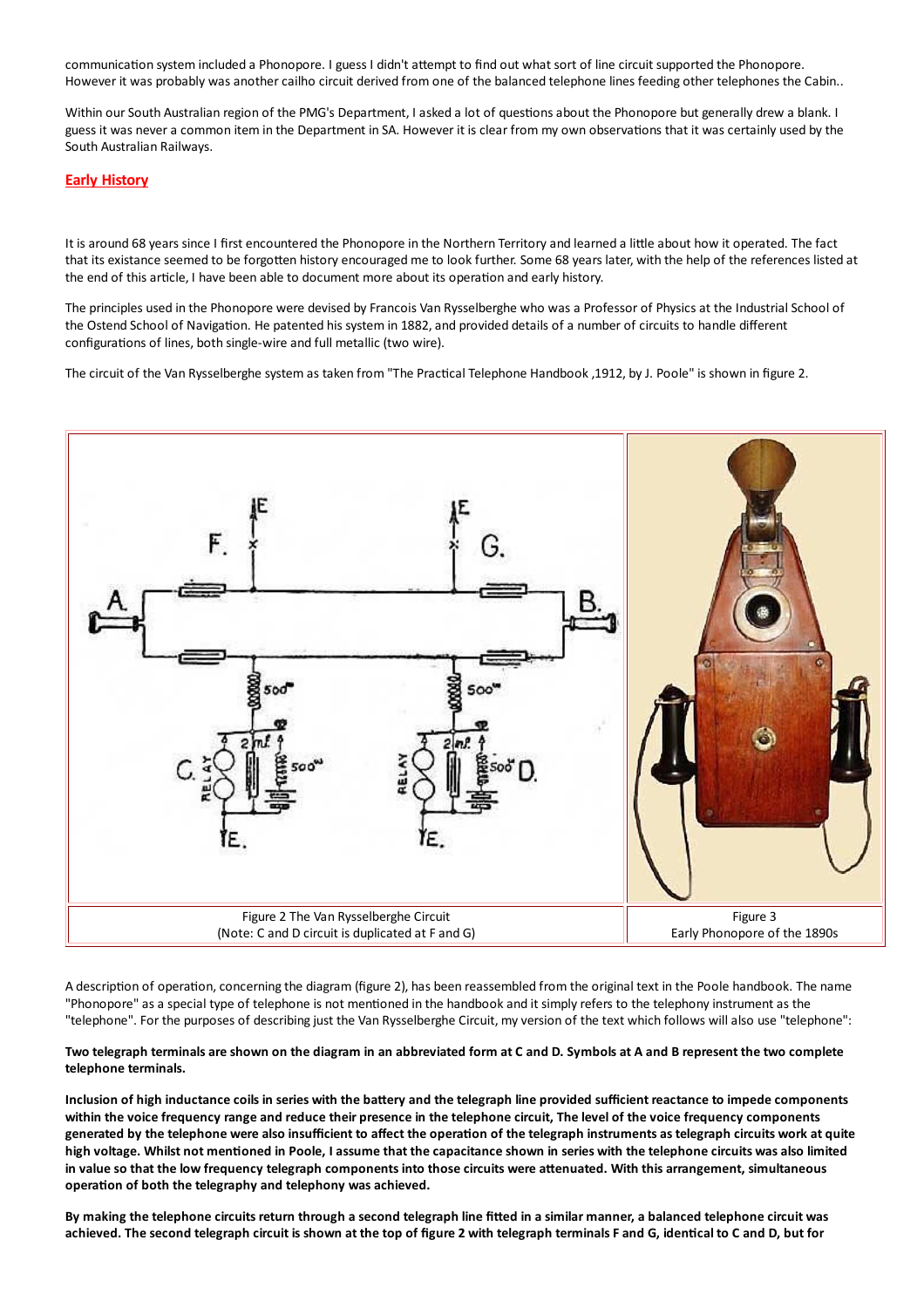simplicity not fully redrawn. In its balanced form, the telephone derived line operated free of induction from the two telegraph lines.

#### Poole reports that the Van Rysselberghe system has been extensively used on the State telegraph lines in Belgium, and on a number of railway lines in other countries, It has also been used for trunk line call-wire circuits by the British Post Office.

With each telephone (or Phonopore) connected between the two telegraph lines, one could describe the arrangement of figure 2 as a form of phantom circuit. (A telephone balanced circuit derived by connecting between two cailho circuits is often referred to in telecommunications as a phantom circuit). The Van Rysselberghe balanced circuit is a bit different to that used on the early Adelaide-Darwin telegraph, as in the latter, there was only one telegraph wire operating against a ground return. Hence the Phonopores on the early Adelaide-Darwin line also had to operate unbalanced against ground.

The Phonopore found application in different forms throughout the world in the late 1880s and the early 1900s. They were used by many railways to provide voice communication over their telegraph circuits without the need for additional telephone lines.

One interesting feature of many instruments, such as the one shown in figure 3, was the inclusion of two telephone earpiece receivers. It has been explained that this reduced interference from the telegraph signal. This puzzled me a bit but I figured that this interference was possibly residual acoustic noise coming via the horn. Perhaps one reduced this interference by clamping an earpiece on each ear to attenuate the external interference. (However, this operation might have been difficult if one of the two hands holding the earpieces was needed to write down a message).

**Inside the Phonopore**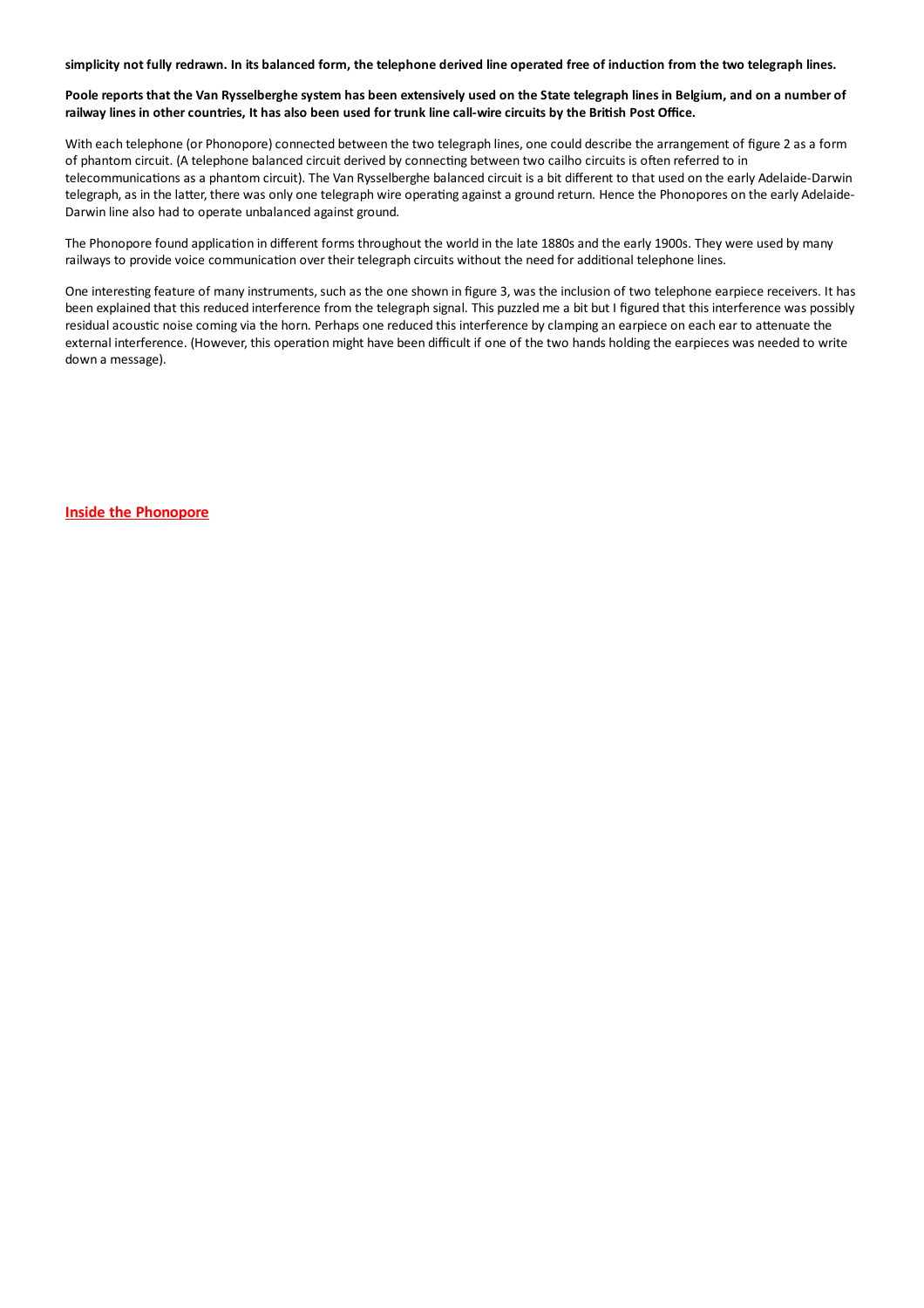

Figure 4 is a photo of a typical Phonopore with the front cover removed. The push button which operates the buzzer for calling is shown at the centre of the photograph and the call generating buzzer is at the upper right.

The transformer (or induction coil) and typical solid back carbon granule transmitter are clearly shown. However the Collier-Marr magnetic receiver with horn is unfortunately cut off by the top of the photograph.

The transformer is a requirement of all telephones using a carbon granule transmitter to match the transmitter circuit low impedance (around 60 ohms) to the nominal line impedance at voice frequencies of 600 ohms. The transformer also isolates the low resistance transmitter circuit from the higher resistance magnetic earpiece receiver and the line resistance.

As with similar carbon granule transmitters on Magneto type telephones, the transmitter circuit would have been supplied with 3 volts from two 1.5 volt cells in series. Two of the terminals at the bottom of the photograph provide for battery connection. The other terminals are assumed to be there for line and earth.

Both capacitance and inductance are normally needed to form effective passive band separation filters. Whilst there are capacitors shown in the photograph, I am not clear on how the inductance was derived to separate the telephone and telegraph circuits for this particular Phonopore sample. Perhaps this was somehow provided by inductance within the transformer assembly.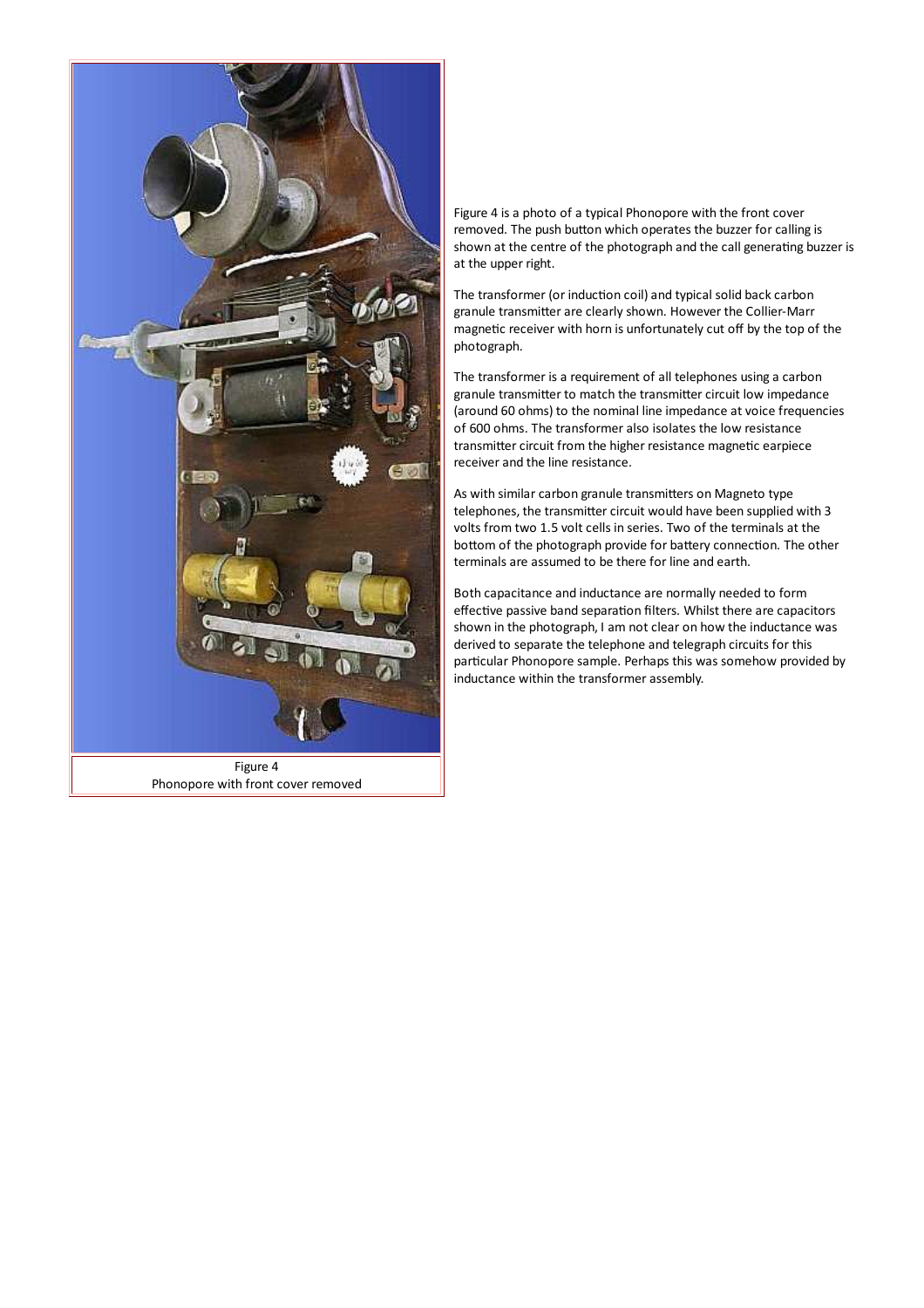# **Phonopore manufacturers and the BI&H Pantophone**

During the late 1800s and the early 1900s, there were a number of companies which manufactured a model of the Phonopore. An early maker of the Phonopore was Mr C. Langdon-Davies who distributed his units through his British company the Phonopore Construction Co. Ltd. There were other company names such as Ericssons, Medhurst and Siemens and also the Australian Post Office.

British Insulated & Helsby Ltd (BI&H) made various telephone units including a type of Phonopore that they called the Pantophone (shown in Figure 5). At least one reference called this the Phantophone. I wondered whether this was an original name based on the idea that the telephone system was a phantom circuit superimposed on the telegraph line.

From the Pantophone photograph, it is clear that the Collier-Marr type of calling signal receiver has been replaced by a different unit of some kind. Also the earlier solid back transmitter has been replaced with an Ericsson inset transmitter following a trend in later telephones. (The removable inset module in the Ericcson transmitter allowed easy repair in the event the transmitter becoming noisy or inoperative.)

The two hand held earpiece receivers followed the arrangement used in other Phonopore units to reduce telegraph interference. It is strange that in this unit, two different models of earpiece were fitted.